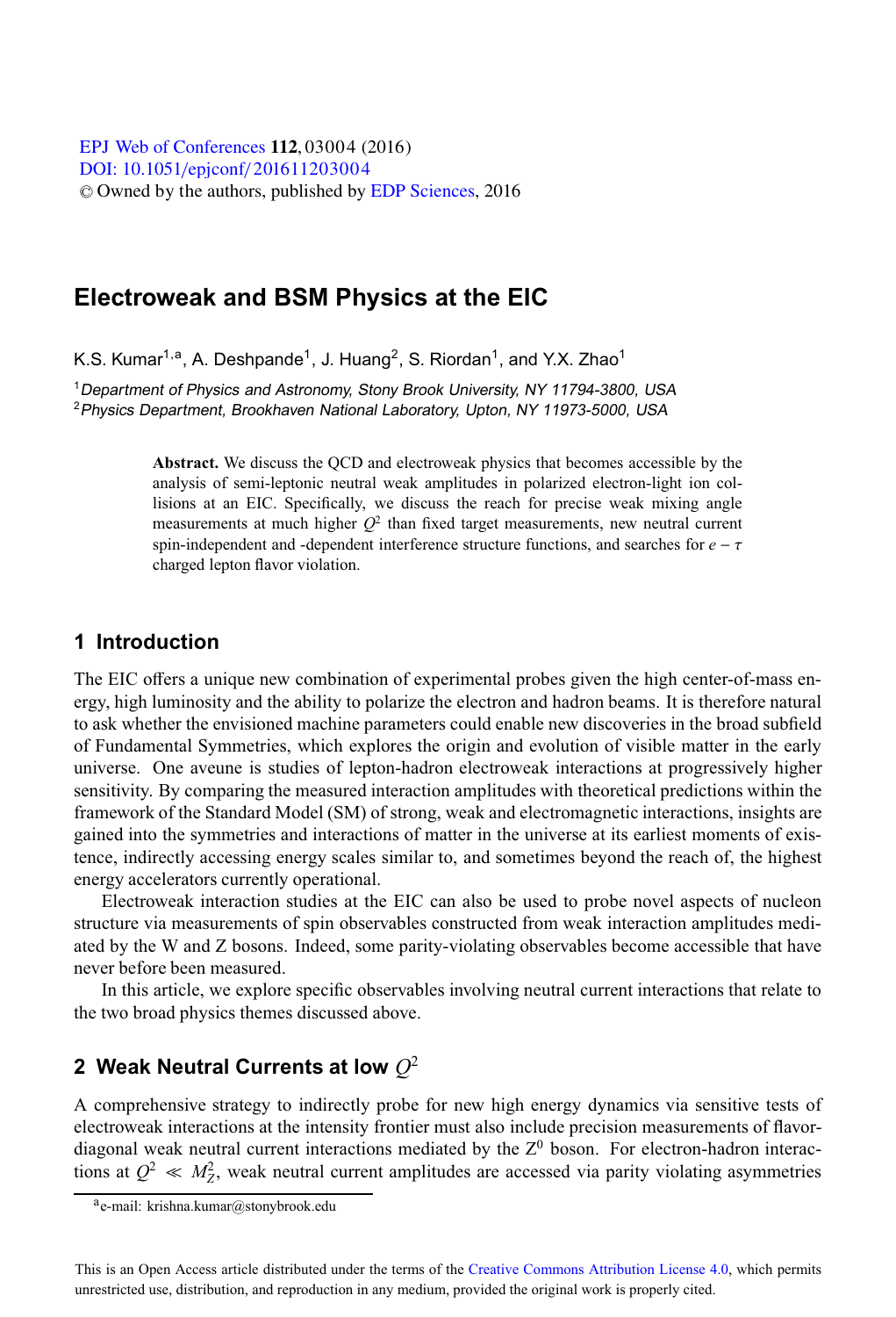*APV*, since pseudoscalar observables sensitive to weak-electromagnetic interference terms can be constructed from the product of vector and axial-vector electron and quark electroweak currents. The parity-violating part of the electron-hadron interaction at  $Q^2 \ll M_Z^2$  can be given in terms of phenomenological couplings  $C_{ij}$ 

$$
\mathcal{L}^{PV} = \frac{G_F}{\sqrt{2}} [\overline{e}\gamma^{\mu}\gamma_5 e(C_{1u}\overline{u}\gamma_{\mu}u + C_{1d}\overline{d}\gamma_{\mu}d) + \overline{e}\gamma^{\mu}e(C_{2u}\overline{u}\gamma_{\mu}\gamma_5u + C_{2d}\overline{d}\gamma_{\mu}\gamma_5d)]
$$

with additional terms as required for the heavy quarks. Here  $C_{1i}$  ( $C_{2i}$ ) gives the vector (axial-vector) coupling to the *j th* quark.

Within the SM context, each coupling constant is precisely predicted since they are all functions of the weak mixing angle  $\sin^2 \theta_W$ . Over the past two decades, the  $C_1$ 's have been measured with steadily improving precision in table-top atomic parity violation experiments and in fixed target parityviolating electron scattering experiments, both in elastic scattering and deep inelastic scattering (DIS), most recently at Jefferson Laboratory (JLab) [1, 2]. Comparing these measurements to SM predictions has produced strong constraints on new high energy dynamics, such as limits on TeV-scale heavy Z' bosons and certain classes of interactions in supersymmetric theories, in a manner complementary to direct searches at colliders [3–6].

A unique feature of DIS *APV* measurements is the sensitivity to the *C*<sup>2</sup>*<sup>i</sup>* coupling constants which involve the amplitudes with axial-vector quark currents. While the  $C_{2i}$ 's are kinematically accessible at large scattering angle measurements in fixed target elastic electron scattering, axial-hadronic radiative correction uncertainties cloud the interpretation of the measurements in terms of fundamental electroweak physics. Parity-violating DIS using  ${}^{2}H$  is the only practical way to measure one combination accurately, namely  $2C_{2u} - C_{2d}$ . The first ever non-zero measurement of this combination was made recently at JLab [1], and a new experiment called SOLID has been proposed to improve on this measurement by nearly an order of magnitude [7]. Since there is no other way to make accurate measurements of axial-quark couplings, it is worth investigating whether one can make additional measurements at the EIC.

One example of the importance of achieving sensitive constraints on the  $C_{2i}$  couplings is a heavy Z' boson (predicted in many SM extensions), which could introduce an additional amplitude and induce a deviation in the measured *C*<sup>2</sup>*<sup>i</sup>* couplings [8, 9]. A remarkable feature of this amplitude is the fact it is sensitive to the Z' boson even in the case that it might not couple to leptons (so-called lepto-phobic Z'). The limits on the existence of such bosons from other precision weak neutral current measurements as well as from colliders is very weak because all signatures require non-zero lepton-Z' couplings. Note that this amplitude cannot contribute to any tree-level amplitudes nor amplitudes involving the  $C_{1i}$  couplings at the quantum loop level. The projected uncertainty from the JLab measurements will be sensitive to a lepto-phobic Z' with a mass ~ 150 GeV, significantly better than the current limit from indirect searches when there is no significant  $Z-Z'$  mixing.

The JLab extraction will rely on a simultaneous fit of electroweak couplings, higher-twist effects and violation of charge symmetry to a series of  $A_{PV}$  measurements in narrow x and  $Q^2$  bins. It is highly motivated to find ways to improve the sensitivity to the  $C_{2i}$  couplings further, given its unique sensitivity for TeV-scale dynamics such as the aforementioned  $Z'$  bosons. Apart from statistical reach, the EIC measurements will have the added advantage of being at significantly higher range of  $Q^2$  so that higher-twist effects should be totally negligible.

In the next section, we explore how well we can measure semi-leptonic weak neutral current couplings at the EIC in a more general framework that explores new parity-violating observables comprehensively.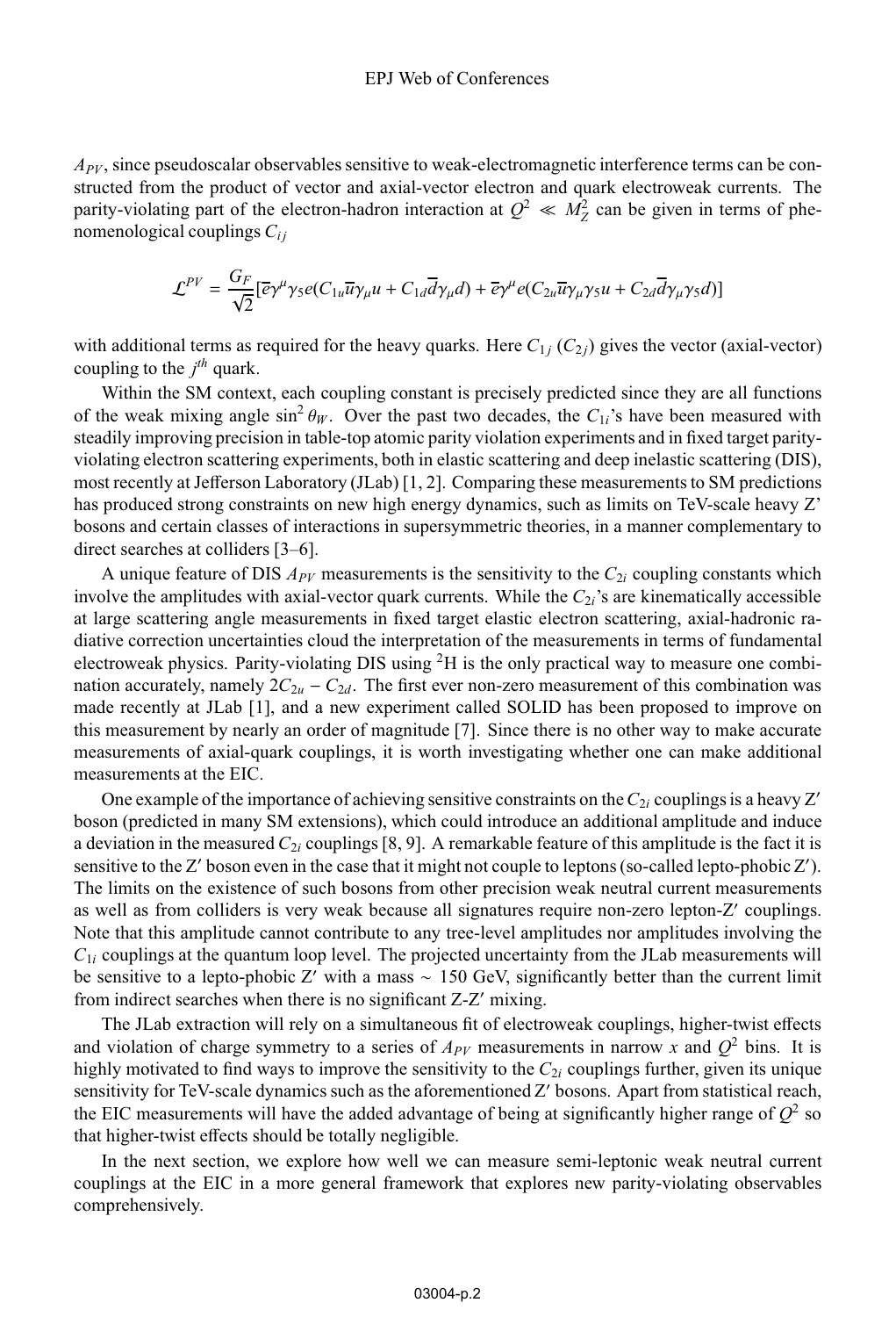# **3 Electroweak Physics at the EIC**

#### **3.1 Neutral Current Structure Functions**

One can write down the most general hadronic tensor lepton-nucleon DIS under the assumption of CP-symmetry including the spin of both the lepton and hadron. For purely electromagnetic scattering at leading twist and without parity-violation, there are four structure functions  $F_1^{\gamma}, F_2^{\gamma}, g_1^{\gamma}$  and  $g_2^{\gamma}$ . With the addition of the neutral weak interaction and parity-violation but with the additional assum the addition of the neutral weak interaction and parity-violation but with the additional assumption of the Callan-Gross relation, one can now access the interference structure functions  $F_1^{\gamma Z}$ ,  $F_3^{\gamma Z}$ ,  $g_1^{\gamma Z}$  and  $g_2^{\gamma Z}$  and  $g_2^{\gamma Z}$  and  $g_3^{\gamma Z}$  and  $g_4^{\gamma Z}$  and  $g_5^{\gamma Z}$ . The structure functions are  $g^{\gamma Z}_{\rm 5}$  [10–13]. Charged weak interactions can be similarly analyzed and indeed the observables at the BIC from which various *W*-exchange structure functions can be extracted have been studied [14]. We EIC from which various  $W$ -exchange structure functions can be extracted have been studied [14]. We have begun the analysis required to carry out a similar analysis for weak-electromagnetic interference neutral current structure functions, as discussed below.

#### 3.1.1 Predicted Asymmetries

The DJANGOH generator can be used to simulate DIS lepton-proton (nuclei) scattering with QED and QCD radiative effects treated at at next-to-leading order [15]; this has already been used for the EIC charged current study mentioned above [14]. The R-L asymmetry for inclusive scattering of longitudinal polarized electrons off unpolarized hadrons can be written as (neglecting the pure *Z*-exchange amplitude):

$$
A_{beam} = \frac{G_F Q^2}{2\sqrt{2}\pi\alpha} \Big[ g_A^e \frac{F_1^{\gamma Z}}{F_1^{\gamma}} + g_V^e \frac{Y_-}{2Y_+} \frac{F_3^{\gamma Z}}{F_1^{\gamma}} \Big]. \tag{1}
$$

Here,  $g_{V}^{e}$  and  $g_{A}^{e}$  are the vector and axial-vector couplings of the electron to the  $Z^{0}$  boson. The (+)-<br>asymmetry <sup>1</sup> for inclusive scattering of an unpolarized electron beam on longitudinally polarized  $(-)$  asymmetry <sup>1</sup> for inclusive scattering of an unpolarized electron beam on longitudinally polarized hadron can be written as:

$$
A_L = \frac{G_F Q^2}{2\sqrt{2}\pi\alpha} \Big[ g_V^e \frac{g_S^{VZ}}{F_1^V} + g_A^e \frac{Y}{Y_+} \frac{g_1^{VZ}}{F_1^V} \Big],\tag{2}
$$

$$
g_A^e = -0.5, \quad g_V^e = -0.5 + 2\sin^2\theta_W,\tag{3}
$$

$$
Y_{-} = 2y - y^2, \qquad Y_{+} = y^2 - 2y + 2. \tag{4}
$$

In the quark-parton model, the structure functions can be written as linear combinations of the unpolarized and polarized parton distribution functions (pdfs). The nice feature of the interference structure functions is that they carry different weights for u-type and d-type quarks as compared to the purely electromagnetic structure functions and therefore it will help in 6-flavor global fits trying to unfold the individual unpolarized and polarized pdfs.

The data in each  $(x, Q^2)$  bin can be binned in kinematic variable y and then be fitted to a slope and intercept to cleanly extract  $F_1^{\gamma Z}$ ,  $F_3^{\gamma Z}$  ( or  $g_1^{\gamma Z}$ ,  $g_2^{\gamma Z}$ ) structure functions. Electron-proton collisions were used to do the projections for the structure functions, while electron-deuteron col were used to do the projections for the structure functions, while electron-deuteron collisions were used for  $\sin^2 \theta_W$  projections (since structure function uncertainties cancel for <sup>2</sup>H). The projections have taken into account the radiative corrections. Bin migration due to radiative effects was also taken into account with an unfolding technique. The cuts were  $Q^2 > 1$  GeV<sup>2</sup>,  $W_h > 2$  GeV,  $y > 0.1$  for structure function studies, with  $Q^2$  < 6400 GeV<sup>2</sup> and  $x > 0.2$  in addition for sin<sup>2</sup>  $\theta_W$  projections. All

<sup>&</sup>lt;sup>1</sup>The electron direction is designated as the spin  $(+)$  direction.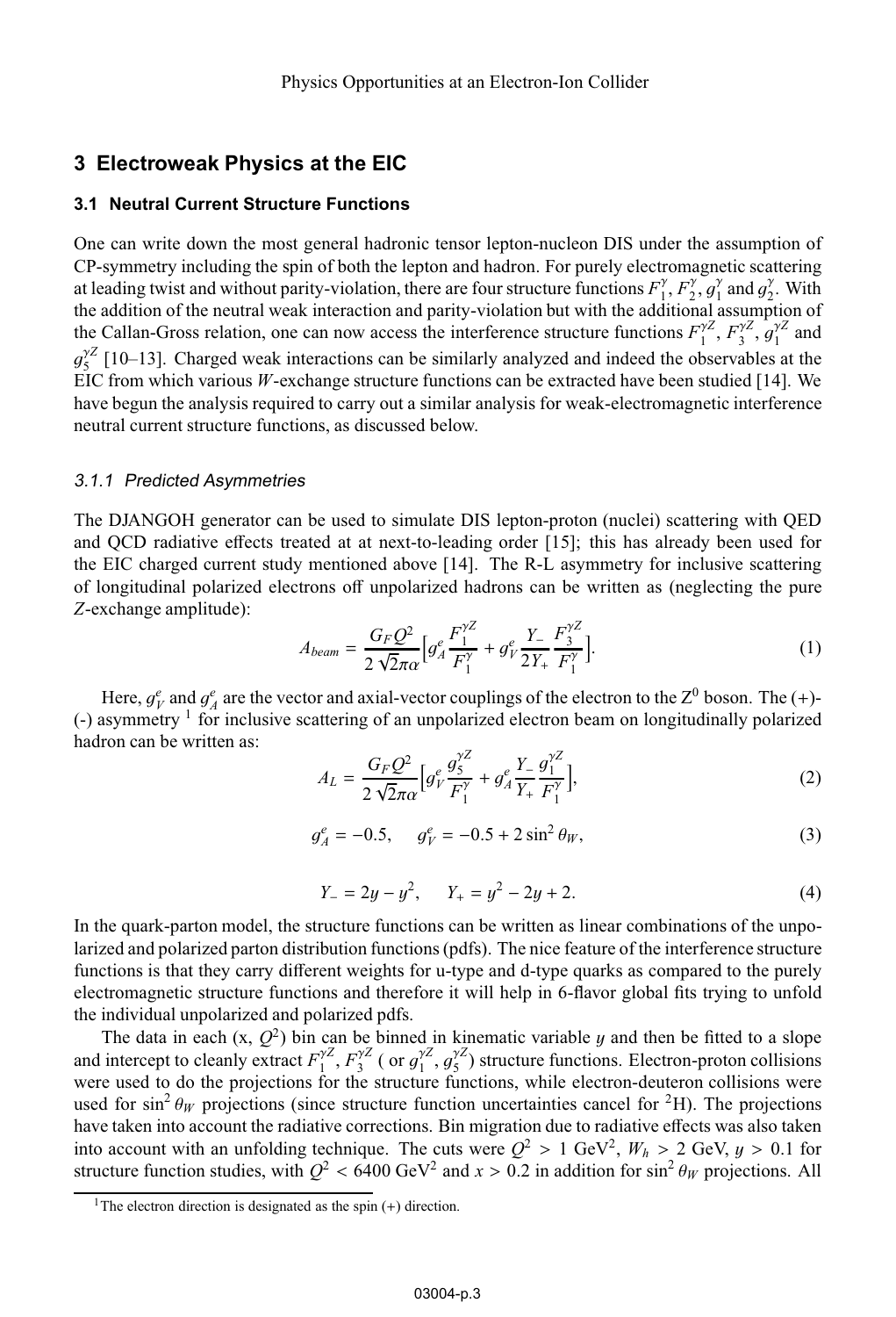

**Figure 1.** The right-left asymmetry for 20 GeV polar-**Figure 2.** The right-left asymmetry for 20 GeV unpo-<br>ized electrons on 250 GeV unpolarized protons ized electrons on 250 GeV unpolarized protons. larized electrons on 250 GeV polarized protons.

the projections were assuming integrated luminosity as 100 fb−<sup>1</sup> (per nucleon for e-D collisions) and beam (target) polarization as 80 %. We studied four different energy configurations for the electron and hadron energies: 10 GeV x 100 GeV, 10 GeV x 250 GeV, 20 GeV x 250 GeV and 20 GeV x 325 GeV.

Figure 1 and Fig. 2 show the asymmetries as a function of *x* for the 20 x 250 case for the case of flipping the electron beam and hadron beam helicities respectively. An interesting feature is the fact that while the electron beam asymmetry is mostly sensitive to  $F_1^{\gamma Z}$ , the hadron beam asymmetry has significant contribution from both  $g_1^{\gamma Z}$  and  $g_5^{\gamma Z}$ .

#### **3.2 The Weak Mixing Angle**

The observable with the best sensitivity to cleanly measure coupling constants without significant theoretical uncertainty is *Abeam* in *<sup>e</sup>*−2H collisions, averaging over the hadron polarization. From the extracted interference structure function ratios, clean separation of two linear combination of couplings namely  $2C_{1u} - C_{1d}$  and  $2C_{2u} - C_{2d}$  becomes feasible as a function of  $Q^2$ . For this first study, we show the extracted measurement of the weak mixing angle at the appropriate values of *Q* for three different beam energy scenarios, as shown in Fig. 3 for an integrated luminosity of 400 fb<sup>-1</sup> per nucleon.

Such projected errors might turn out to be very important when the EIC turns on depending on the outcome of other future measurements indicated in Fig. 3. For example, it is quite possible that the dark matter in the universe has weak couplings to ordinary matter via dark photons, a subject of great current interest. If such dark photons have a small admixture with the  $Z^0$  boson, it is possible that the theoretical prediction shown in Fig. 3 is modified [16]; depending on the mass of the dark boson, this deviation could begin to occur at the *Q* range accessed by the EIC measurements.

The next steps are to see if the projected errors can be improved by studying electron-proton collisions using different luminosities. In this case, structure function uncertainties might become important. However, it is possible that these uncertainties are small enough at high *x* so that the required precision can be obtained with significantly lower luminosity and without the requirement of a deuteron beam.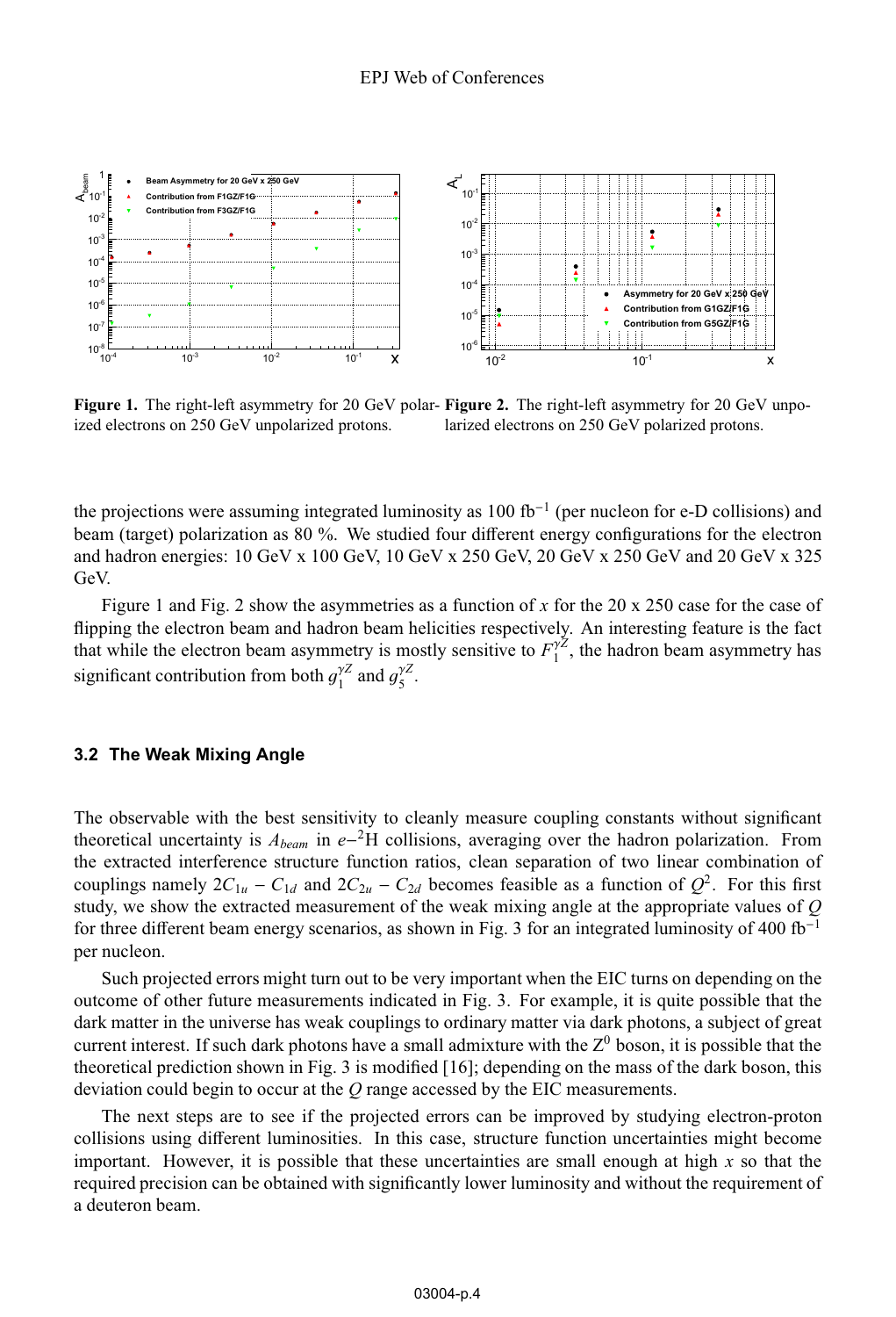

**Figure 3.** The projected errors on the weak mixing angle are shown at the appropriate average *<sup>Q</sup>* values for the case of 400 fb−<sup>1</sup> per nucleon in e-2H collisions for 3 different beam energy combinations. Also shown are other projected determinations at lower *Q* anticipated over the next decade.

#### **3.3 Polarized Quark Distributions**

From the hadron spin-flip asymmetries, polarized structure functions measurements can be extracted. It can be seen from Figs. 4 and 5 that for an integrated luminosity of 100 fb−1, significant new constraints on the interference structure functions become feasible at *<sup>x</sup>* > <sup>0</sup>.1. The next steps are combine these constraints with the  $\gamma$  and *W* structure functions and determine whether the new constraints from the inteference structure functions alleviates the need to use semi-inclusive scattering to accomplish a clean 6-flavor separation of the parton distribution functions including polarization.

## **4 Charged Lepton Flavor Violation**

With the discovery of neutrino oscillations, it is natural to ask whether lepton flavor non-conservation can be observed in *charged* lepton interactions. Speculative new theories of the early universe that predict Majorana neutrinos often also predict observable rates of charged lepton flavor violation (CLFV). The most sensitive CLFV searches to date have come from searches for the neutrinoless conversion of stopped muons to electrons in nuclei, searches for the rare decay of a free muon to an electron and photon, and searches for the rare decay of a kaon to an electron and muon. The limits from these processes, though extremely sensitive, all involve the  $e \leftrightarrow \mu$  transition. Speculative CLFV theories can predict enhanced rates for  $e \leftrightarrow \tau$  transitions.

In lepton-hadron interactions, one could search for the rare cases where an electron converts to a muon or tau lepton, or a muon converts to a tau lepton. The only successful such searches for  $e \rightarrow \tau$ transitions have been carried out at the HERA electron-hadron collider experiments ZEUS and H1. The CLFV process could be mediated by a hypothesized new heavy boson known as a leptoquark, which carries both lepton and baryon quantum numbers and appears naturally in many SM extensions such as Grand Unified Theories, supersymmetry, and compositeness and technicolor models (for a concise review, see [17]). The most recent published search by H1 finds no evidence for CLFV  $e \rightarrow \tau$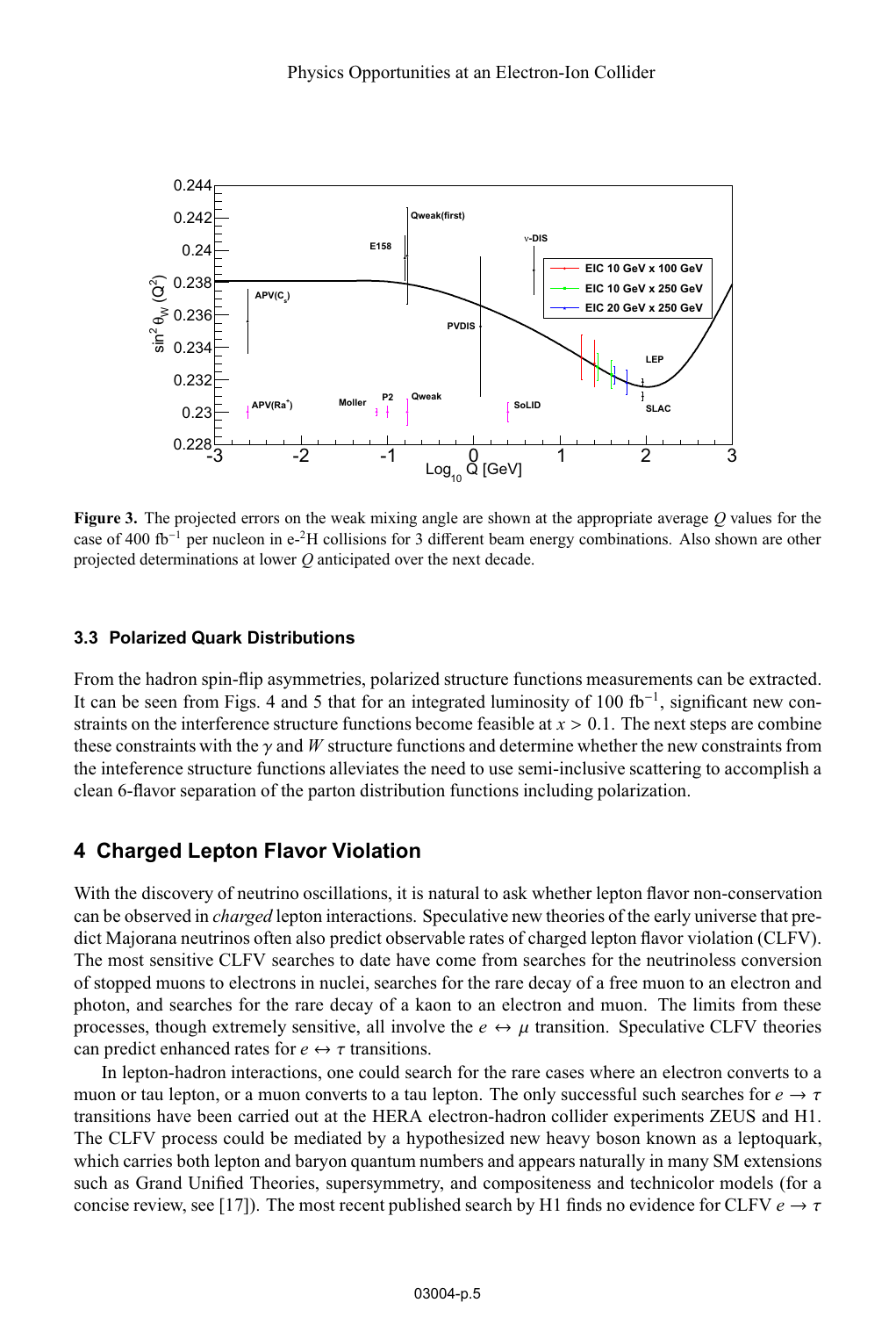

**Figure 4.** The projected fractional errors on  $F_1^{\gamma Z}$  (left) and  $F_3^{\gamma Z}$  from  $A_{beam}$  measurements using  $e - p$  collisions with an integrated luminosity of 100 fb<sup>-1</sup> with an integrated luminosity of 100  $fb^{-1}$ .



**Figure 5.** The projected fractional errors on  $g_1^{\gamma Z}$  (left) and  $g_5^{\gamma Z}$  from  $A_L$  measurements using  $e - p$  collisions with an integrated luminosity of 100 fb<sup>-1</sup> an integrated luminosity of 100 fb<sup>-1</sup>.